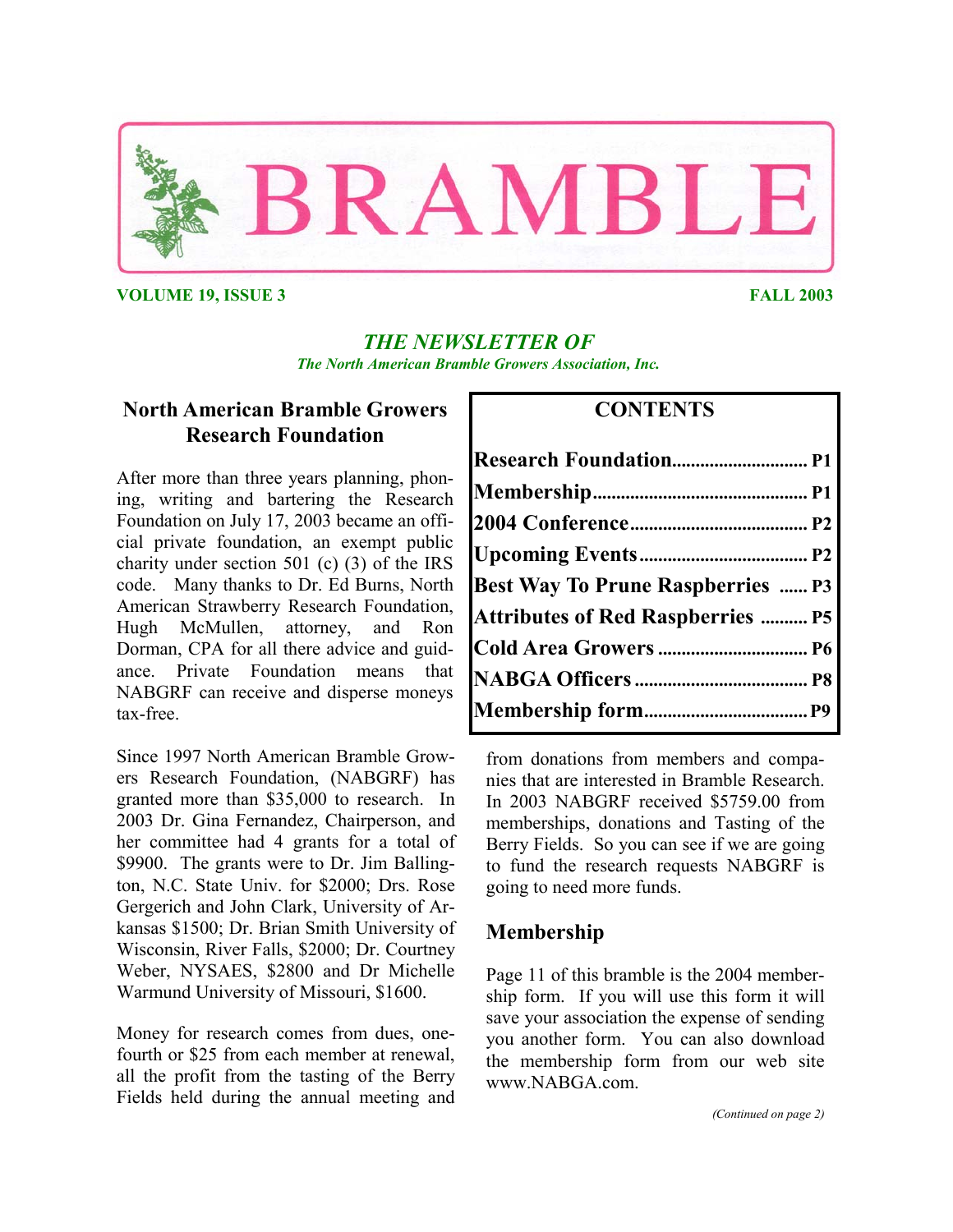#### *(Continued from page 1)*

#### **2004 Conference**

The 2004 NABGA Conference will be held on February 22, 2004, preceding the NASGA Conference in Tampa, FL at the Hilton Tampa Westshore Hotel, 2225 North Lois Avenue, Tampa, FL 33607-2355, Phone: 1-813-877-6688, Fax: 1-813-879-3264, web site www. hiltontampawestshore.com. In making reservations please reference North American Strawberry Growers to ensure receipt of the group rates. NABGA will be included in the NASGA block of reserved rooms. The group hotel room rates are \$119 per night  $+ 12\%$  tax. The deadline to reserve a room in the NASGA group block is January 31. We cannot guarantee room availability after that date and you may end up paying the hotel's standard room rates. The hotel will assess an early departure fee of \$75 to any guest who checks out prior to his/her scheduled departure date. The Hilton Tampa Westshore offers complimentary shuttle service to and from Tampa Airport. Major rental car services are also available. For those arriving by car, the Hilton Tampa Westshore has free parking.

Members will receive a letter and registration form for the Conference.



## **Upcoming Events**

November 8-11, 2003 The 2003 Southeast Strawberry Expo will be held at the Sheraton Imperial Hotel in Research Triangle Park, North Carolina. The Expo is the leading forum in the Southeast for information on plasticulture strawberry production methods and discussion of strawberry marketing practices and other concerns of strawberry growers. The conference attracts hundreds of participants — growers, extension workers, researchers, and suppliers—from many states

For a complete schedule and registration brochure or information on exhibiting at the Expo trade show, contact the NC Strawberry Association, 1138 Rock Rest Rd., Pittsboro, NC 27312, phone 919-542-3687, fax 919-542-4037, e-mail: **ncstrawberry@mindspring.com**. Information will also be posted on the association's website, **www.ncstrawberry.com**

Feb. 22—25, 2004 North American Berry Conference at the Hilton Westshore in Tampa, FL. Contact: Pat Heuser, Phone 814 238 3364, Fax 814 238 7051, E-mail info@NASGA.org. Or Richard Fagan , Phone 301 724 4085, Fax 301 724 3020, E-mail NABGA@charter.net

\*\*\*

## **Change of E-mail Address**

We had to change our e-mail address to NABGA@charter.net. Our web page is still www.NABGA.com. Anybody that has suggestions for our web page, please let us know.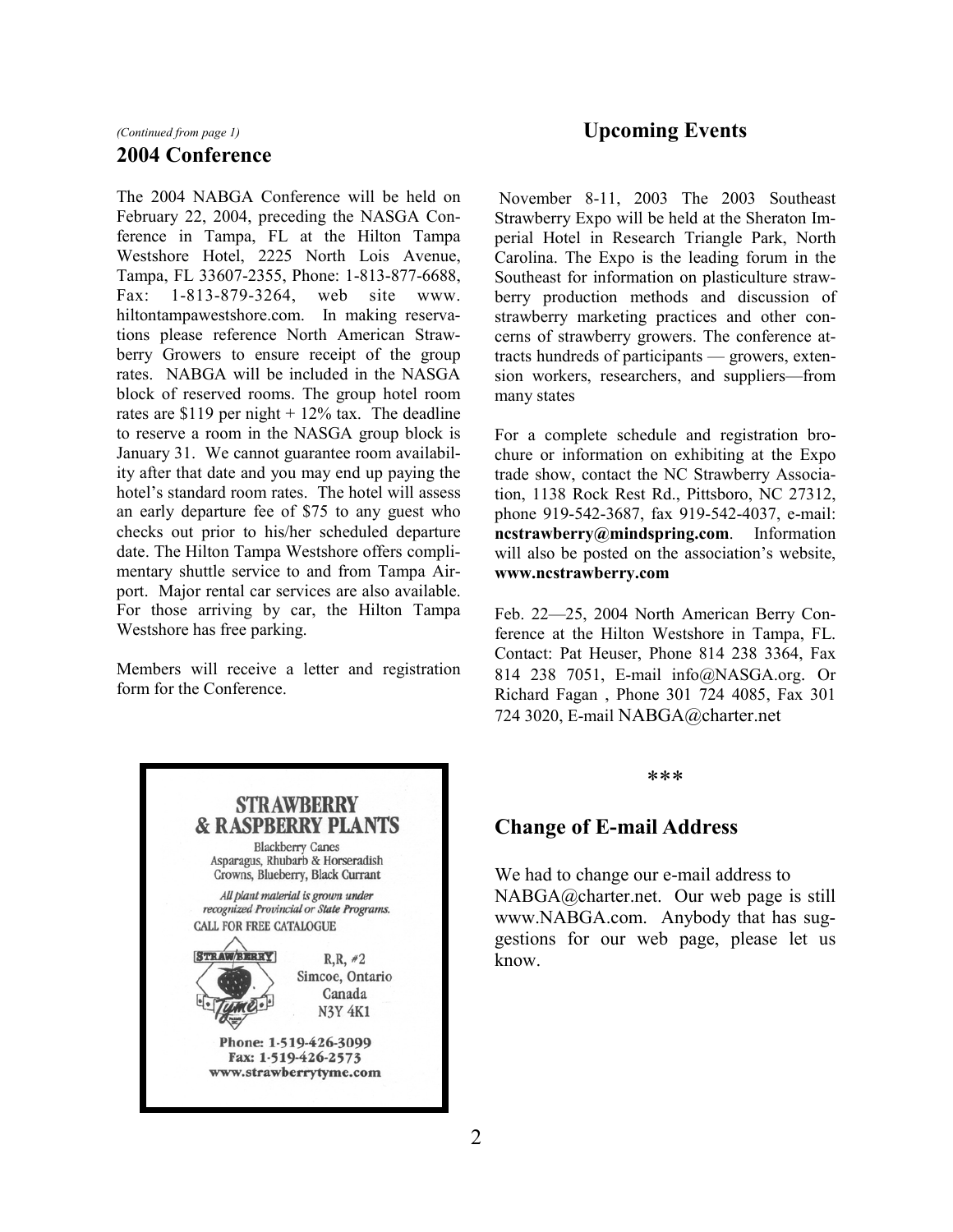# **The Best Way To Prune Raspberries Depends On Their Color And The Time Of Year**.

**By Marvin Pritts**  Department of Horticulture Cornell University

Productivity in summer fruiting red floricane raspberries is most closely related to the number of canes. Unlike the situation with primocane-fruiting raspberries, however, fruit size decreases as cane numbers increase. Growers must maintain a high number of canes, but not high enough to greatly reduce fruit quality. In general, three to five large canes per linear foot of row is the optimal range with a plant row width of 12 to 18 inches.

On summer-fruiting raspberries, buds at the top of a cane often winter kill because they are less mature and less hardy than buds lower on the cane. Spring pruning should be delayed until winter injury on canes can be identified, usually by mid March. Canes should be topped as high as the trellis and harvest operations will permit, but below the point of winter injury. Severe topping will increase fruit size but will greatly reduce yield. To prevent a loss in yield, no more than the top one fourth of a cane should be removed.

After pruning, canes are tied loosely to the trellis wire to prevent wind damage of laterals after bud break. Canes should be spaced evenly along the trellis wire, or equally divided and spread between sides of a V-trellis.

Tipping (pinching off the tips) of red raspberry primocanes during the growing season to promote lateral growth is not recommended in the Northeast. This procedure slows cane development, does not stimulate much branching, and makes the plant susceptible to winter injury.

#### **Black Raspberries**

In contrast to red raspberries, black raspberries respond well to primocane tipping. Many more fruiting buds are produced on black raspberry lateral branches than on the main cane, so primocanes are pinched back at a height of 28 inches to stimulate lateral branching from the main cane. At least 4 inches of tip should be removed during pinching. Several passes through the field may be required since canes grow at different rates. Ideally, primocanes should be tipped just above a bud so very little dead wood is left between the pruning wound and the bud. Dead wood can be a site for cane blight infection, especially if wet weather follows tipping.

At the end of the first year, black raspberry primocanes are branched with long laterals. These lateral branches should be supported by trellis wires before October since wet snow tends to break them off the main cane. Also, canes are more flexible in early autumn than in lateautumn and are less prone to breaking from the crown during trellising. A large portion of the lateral branches may be killed during the winter since black raspber-

*(Continued on page 4)*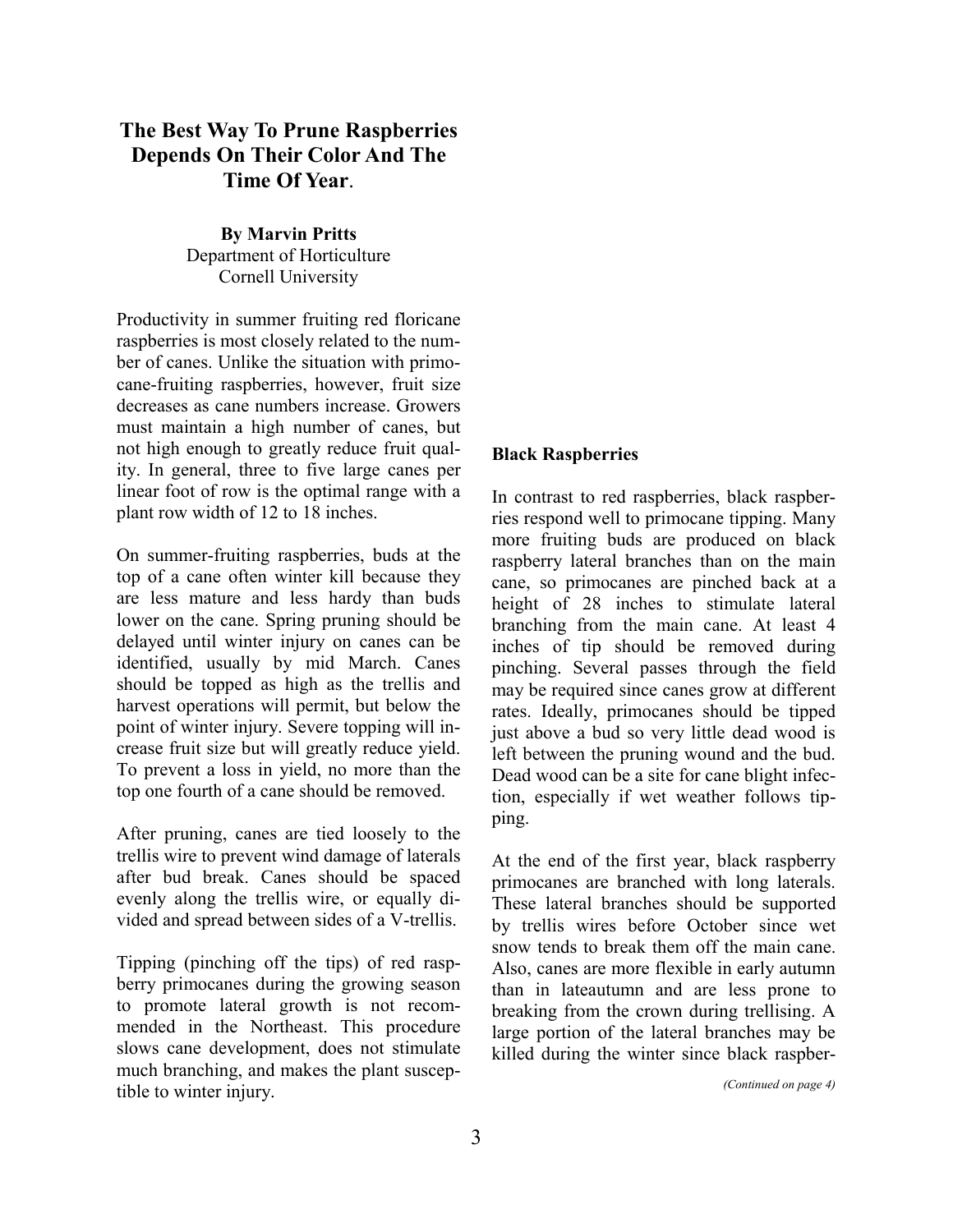ries generally are not as hardy as red raspberries. Black raspberries could be pinched higher, but shorter laterals would result and the winter damage would be greater. If the whole lateral is permitted to fruit, smaller berry size will result. Laterals are shortened (headed back) in early spring to remove winter damaged wood and to maintain berry size. Some growers shorten laterals to less than 10 inches. The choice of lateral length depends on cultivar vigor and the relationship between crop size and fruit size. The relationships among productivity, fruit size, and lateral length are not well known. Whatever general pruning method is chosen, leaving four to six canes per crown should give most growers acceptable yields of large fruit. Black raspberries will respond well to partial primocane suppression. Full suppression is not recommended because black raspberries produce few primocanes.

#### **Purple Raspberries**

Purple raspberries perform best if pruned similarly to red raspberries. Purple raspberry primocanes may be tipped, like black raspberries, but wounds are often an entry site for cane diseases which kill part of the cane. If a grower chooses not to tip purple raspberries, the canes will grow very tall, and the trellis should be able to support such vigorous growth. Primocane suppression can be used to control this vigor with good results. Some natural branching will occur near the base of primocanes when growing conditions are favorable. These canes may be removed or allowed to fruit.

If primocanes are tipped to keep the plant short and compact, it should be done when primocanes reach a height of 32 inches. At least 4 inches of tip must be removed. Many lateral buds will break near the top of the cane, and fewer near the base. Lateral branches should be shortened below any winter damage in early spring.

Tipped plantings without cane diseases will generally produce higher yields, but berries on the long laterals are more difficult to harvest. Also,

long lateral branch or cane length generally results in smaller fruit size. Larger fruit can be obtained by shortening canes or lateral branches in early spring, but at the expense of yield.

Pruning methods that leave three to four fruiting canes per linear foot of row produce acceptable yield and quality of fruit. Purple raspberries respond favorably to primocane suppression but do not respond well to mowing.

#### **For More Information**

You can find more information from Marvin Pritts on berries by going to www.fruit.cornell.edu, and clicking on berries. You can also view a course document by Pritts by going to courseinfo.cit.cornell.edu/courses/ hort42/ and typing in "guest' as the user ID and password. This page also has details on primocane suppression and alternative pruning systems.

#### **Printed from the AMERICAN FRUIT GROWER – May 2003**



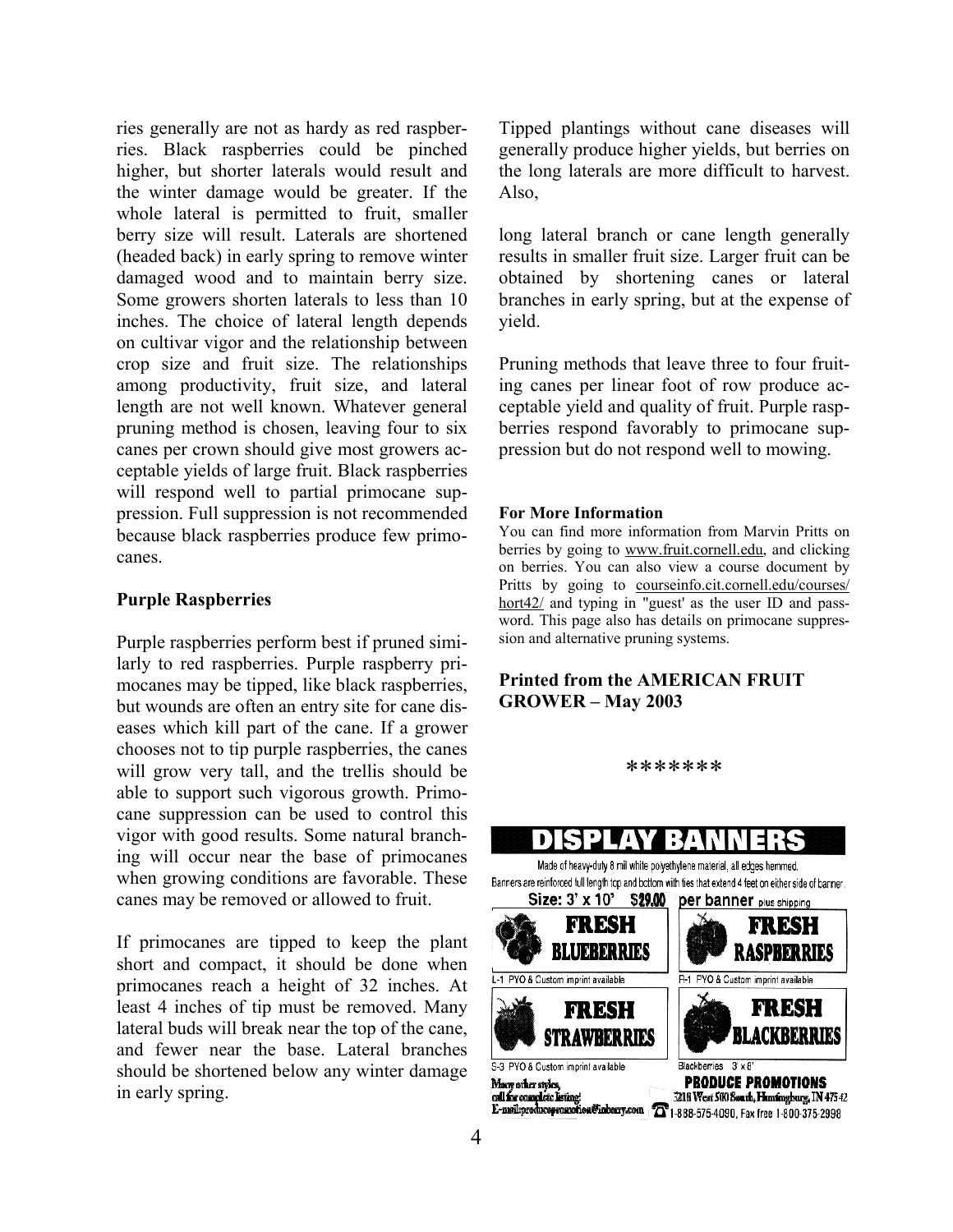## **The Healthy Attributes of Red Raspberries**

#### David Ropa, Consultant to the Washington Red Raspberry Commission

The red raspberry *(Rubus idaeus)* is indigenous to Asia Minor and North America. Today, the leading producing regions for red raspberries in the US. are Washington, Oregon and California. However, Washington accounts for nearly 60% of the U.S. production of red raspberries, at nearly 70,000,000 pounds per year.

The world market for red raspberries has grown tremendously in recent years, primarily because of the numerous healthful compounds that are present in red raspberries. The following is a brief overview of the compounds found in red raspberries and the nutraceutical functions to which they contribute.

#### **Ellagic Acid** -

Ellagic acid is a phenolic compound that has become a known as a potent anti-carcinogenic/ anti-mutagenic compound. It also has anti-bacterial and antiviral properties. Ellagic acid itself is not thought to be naturally present in plants. It is the ellagitannins that are present in red raspberries which are converted naturally to ellagic acid. The concentration of ellagic acid is highest in the Meeker variety of red raspberries, at 8.40 ug/g of dry weight.

Ellagic acid acts as a scavenger to "bind" cancer-causing chemicals, making them inactive. It inhibits the ability of other chemicals to cause mutations in bacteria. In addition, ellagic acid from red raspberries prevents binding of carcinogens to DNA, and reduces the incidence of cancer in cultured human cells exposed to carcinogens.

#### **Antioxidants**

Anthocyanins, which act as pigment to give berries their deep color, are a major component of the phenolic/flavonoid class. Recent research shows that anthocyanins act as antioxidants, providing many potential healthy benefits. Researchers are currently linking anthocyanin activity to improving vision, controlling diabetes, improving circulation, preventing cancer, and retarding the effects of aging, particularly loss of memory and motor skills. The anthocyanins in red raspberries, present at a level of 20-65 mg/100g, help reduce the risk of heart disease.

Recently published research investigated the activity of the anthocyanins found in red raspberries. Researchers analyzed the ability of the fruit to inhibit cyclooxygenase and act as antioxidants to destroy free radicals. Researchers discovered that the antioxidant activity of anthocyanins from red raspberries was superior to vitamin E at a test concentration of 125 ug/ ml. The COX inhibitory activities of anthocyanins from red raspberries were comparable to those of ibuprofen and naproxen at 10 uM concentrations.

#### **Salicylic Acid**

Salicylic acid is found in red raspberries and is suspected of having the same protective effect against heart disease as aspirin. Aspirin is a closely related compound known to pharmacists as salicylic acid acetate. The therapeutic successes of small daily doses of aspirin to inhibit atherosclerosis suggest the possibility that salicylic acid consumed in foods may provide a similar benefit. A 100-gram serving (about 3/4 cup) of red raspberries contains around 5 milligrams of salicylic acid.

Quercetin is a flavonol that works as an anticarcinogen and an antioxidant. Quercetin has also been shown to reduce the release of histamine and may be effective against allergies. The quercetin content of red raspberries is 12mg/100g of juice.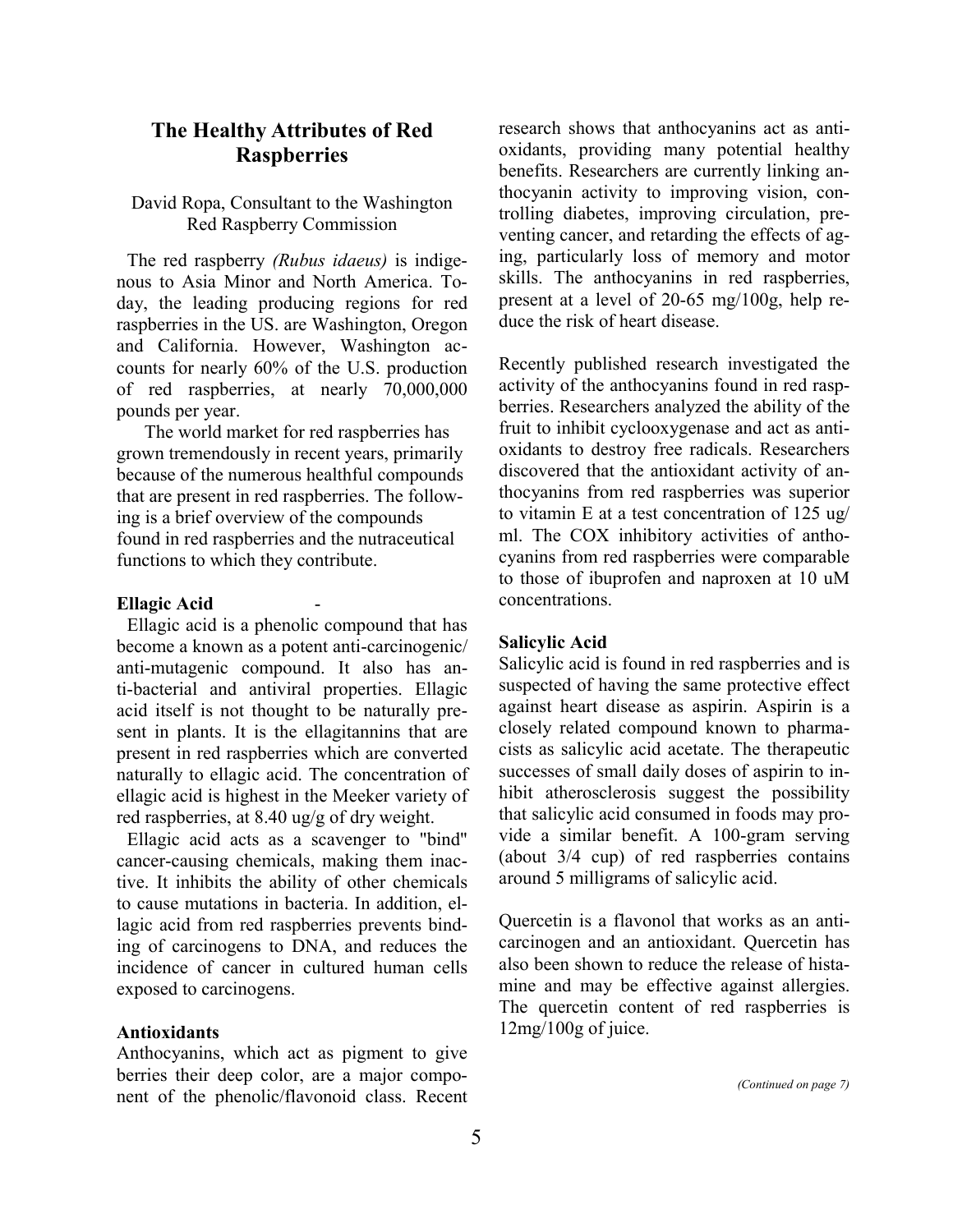# **An Ace Crop for Cold Area Growers**

#### Charlie O'Dell

In colder, restrictive regions for Florida and California cultivars of strawberries, lower yields are common; resulting from more extreme cold snaps and late spring killing freezes, compared to warmer parts of Virginia and the Mid-Atlantic region. After 30 years of growing strawberries for our loyal U-Pick customers, the past 13 by customer-friendly plasticulture on raised beds, it's mighty hard to think about giving it up. Plasticulture strawberries are risky and often not profitable here with current weather extremes, especially over the past couple of years.

As I write this in March, my strawberry work for the spring is just beginning here, with bloom season fast approaching by the next couple of weeks. On the other hand, I'm all finished until about harvest time with our primocane raspberry work.

Temporary harvest trellises have been removed, all canes have been mowed to the top of the ground, delayed dormant lime-sulfur spray has been applied, fertilizer has been top dressed on the mowed beds, herbicides have been applied, and harvest aid trellis T-bar posts have been reinstalled into their PVC pipe holders. Remembering that they don't even begin to bloom until mid-June brings a smile to my face as I kid myself thinking, "If it weren't for strawberries, I could go fishing this spring!"

## **Lots Of Potential**

Last summer was our fourth harvest year for primocane raspberries, and they provided an ace crop against the financial risk of loss from a poor strawberry crop. They allowed us to continue producing a hardier, frost and freeze-proof fruit crop, perhaps the only such

fruit crop for growers in this region. This past growing season, it was our only small fruit crop to provide U-Pick income. Buds and blooms of our primocane raspberries do not appear here until mid-June, then continue blooming right on without interruption until fall frost. Again, last summer our U-Pick raspberry customers harvested nearly 5000 pints on our 1-acre of primocane raspberries. A severe, prolonged drought was made bearable by drip irrigation used several times each week. Don't plant without it! Customers picked each week from July 16 through Oct. 5, almost 12 weeks of continuous harvests and income!

#### **New Varieties**

Some newer varieties, especially Jaclyn, then Autumn Bliss, Polana, and Caroline, in order of ripening, are much earlier ripening than Heritage, allowing first harvests to begin  *Continued on page 7* 

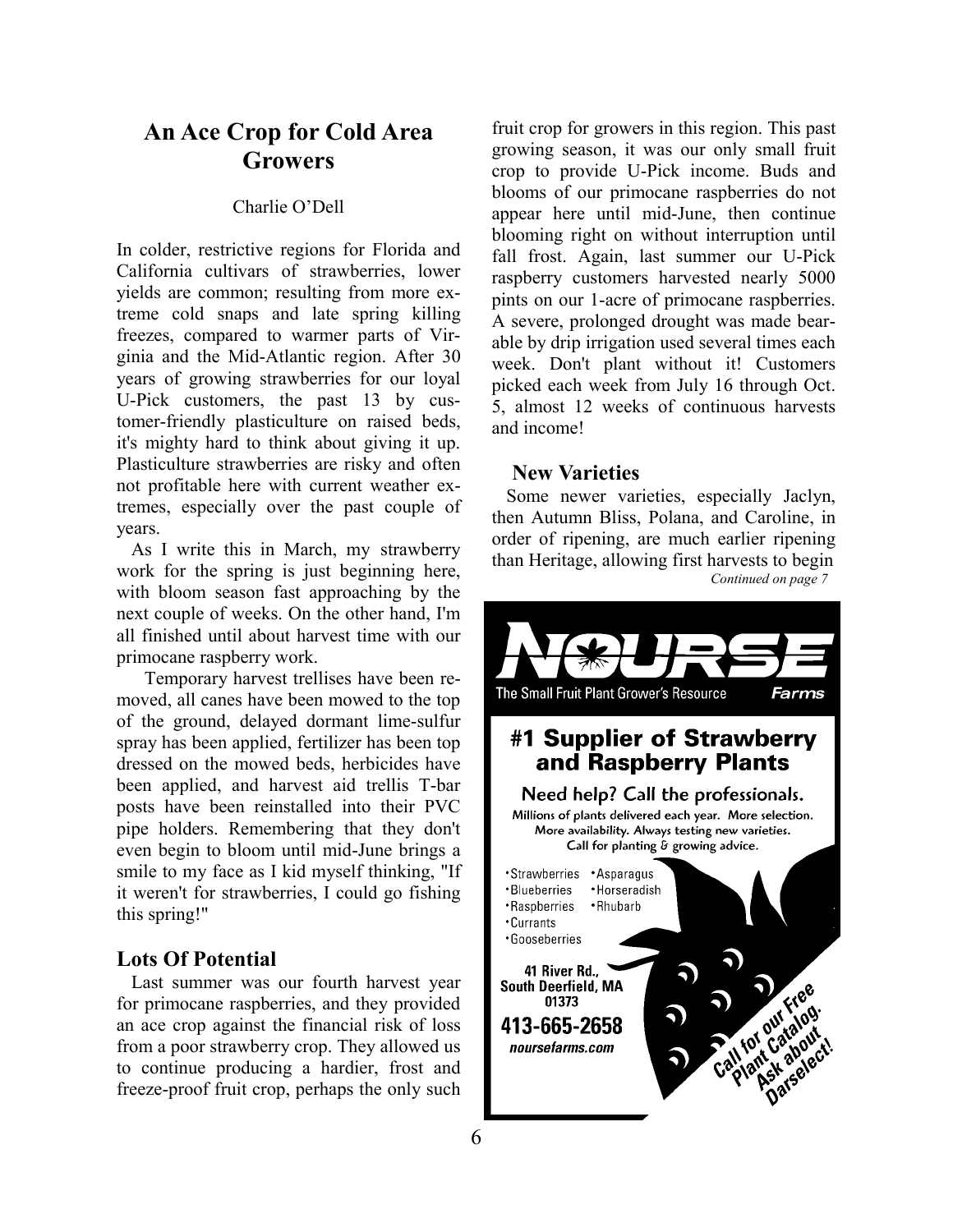*(Continued from page 5)* 

### **Catechins**

Catechins are flavonols that support the antioxidant defense system. Catechins found in red raspberries may contribute to cancer prevention. The catechins content found in red raspberries is 0.83 milligrams per 100 grams.

#### **(Source: Ohio Berry Symposium Proceedings, Nov. 12-13, 2002).**

Reprinted with permission from the Northland Berry News Spring 2003



*(Continued from page 6)* 

 in mid-July in this region. We experience continuous harvests at least three times per week until fall frost. Other newer varieties begin by mid-August, including Josaphine and the Golden Anne. They also continue ripening and harvest until fall frost.

Other customer-loving fruit attributes of newer varieties include much larger berry size along with very fine flavor and appearance, features that are welcomed by growers, consumers, restaurant chefs, and local produce buyers. We always start with tissue cultured plug plants and plant them on raised beds after the danger of frost ends, usually in early June. Growers in warmer areas and with longer fall growing seasons may find these later maturing newer varieties to be better suited to their location. Ripening will commence after most of the intense heat of summer is past and will continue on through October or even later in some areas. These varieties are also stimulating research and grower trials into use of high tunnels to extend the harvest season, notably by research at Penn State University and the University of Maryland.

While warmer areas of our region have more ideal conditions for growing plasticulture strawberries, colder areas seem most ideally suited to production of these newer varieties of primocane raspberries. In warmer areas, on-farm variety testing on a small scale should be done before committing to commercial plantings. Start small and grow with market demand for this "new" fruit crop. You too can sleep better with an "ace" crop!

Reprinted with permission from the **A M E R I C A N / W E S T E R N F R U I T GROWER - May 2003** 

Charlie O'Dell is a horticultural consultant and Extension Horticulturist Emeritus, commercial strawberry, blueberry, and vegetable production, Crows Nest Farm, 1859 Brooksfield Road, Blacksburg, VA 24060-0607; olecr@gro-k.com.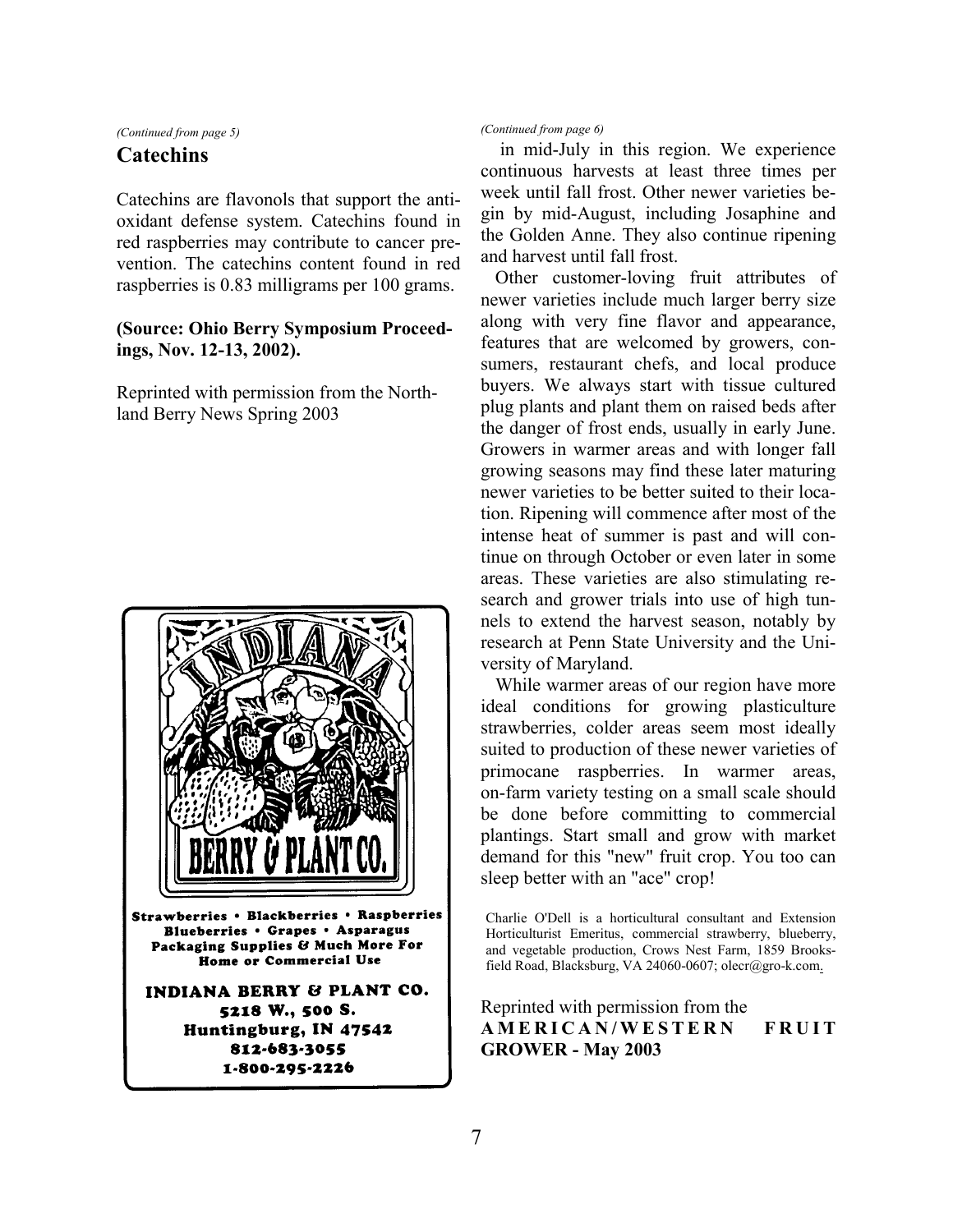# **2003 NORTH AMERICAN BRAMBLE GROWERS ASSOCIATION OFFICERS**

#### **PRESIDENT**

**Mark Ciotoli,** 122 Freneau Ave., Matawan, NJ 07747, phone 732 583 3958, E-mail Markcio@aol.com **VICE PRESIDENT Ervin Lineberger**, Killdeer Farm, 300 Goforth Rd, Kings Mt., NC 28086, phone 704 739 6602 E-Mail fruitgrower@netzero.net **EXECUTIVE SECRETARY & TREASURER Richard W. Fagan**, 13006 Mason Road NE, Cumberland, MD 21502, phone 301 724 4085, phone/fax 301 724 3020, E-mail nabga@charter.net **MEMBERSHIP Jim Burda,** 20093 M-60 East, Three Rivers, MI 49093, phone 616 279 5093. E-mail jburda@net-link.net **BRAMBLE EDITOR Richard W. Fagan**, see above **RESEARCH COMMITTEE CHAIRPERSON Gina Fernandez,** Ph.D., Vernon G. James Res. & Ext. Center, 207 Research Station Road, Plymouth, NC 27962, phone 252 793 4428, fax 252 793 5142, E-mail Gina\_Fernandez@ncsu.edu. **CONFERENCE PROGRAM** 

**Milton Parker,** NCCES Columbus Center, 45 A Gov't Complex Rd, Whiteville, NC 28472, phone 910 640 6606, E-mail milton parker@ncsu.edu

# **REGIONAL REPRESENTATIVES**

**REGION #1**—.**Kristine Naess**, 358 rue Principale, Pointe-aur-outardes, Quebec, G0H 1M0, Canada, phone 418 567 2235, fax 418 567 8791,E-mail kristine.naess@lesbuisson.qc.ca. Represents Canada

**REGION #2**—**Rudy Valonen**, 81 Parker St., East Longmeadow, MA 01028, phone 413 525 3401. Represents CT, NH, MA, ME, RI & VT.

**REGION #3**—**Larry Krieger**, P. O. Box 116, Bridgman, MI, 49106, phone 616 465 5522, fax 616 465 4822. E-Mail lmknsy@aol.com. Represents MI & NY.

**REGION #4**—**Mark Ciotoli**, 122 Freneau Ave., Matawan, NJ 07747, phone 732 583 3958, Email Markcio@aol.com Represents NJ, PA, Europe & South Africa.

**REGION #5**—**Sue Loomis**, D & S Farm, P.O. Box 272, Charlotte Hall, MD 20622, phone 301 290 1179. E-mail sueloomis@erols.com. Represents DE, MD, OH, & WV.

**REGION #6**—**Bob Blain**, 2799 N 1700 East Rd., Martinton, IL 60951, phone 815 428 7382, E-mail BOCO@dlogue.net. Represents AR, IN, IL, KS, KY, MN, MO, ND, OK, SD, NE, TN & WI

**REGION #7**—**Milton Parker**, NCCES Columbus Center, 45 A Gov't Complex Rd, Whiteville, NC 28472, phone 910 640 6606, E-mail milton\_parker@ncsu.edu . Represents AL, DC, GA, FL, LA, MS, NC, SC, TX & VA.

**REGION #8**—**Thomas N. Walters**, Sakuma Bros. Farms, Inc. P.O. Box 427, Burlington, WA 98233, phone 360 757 6611, E-mail tomwalters@sakumabros.com. Represents AK, AZ, CA, CO, ID, HA, MT, NM, OR, UT, WA, WY, Mexico, Central & South America.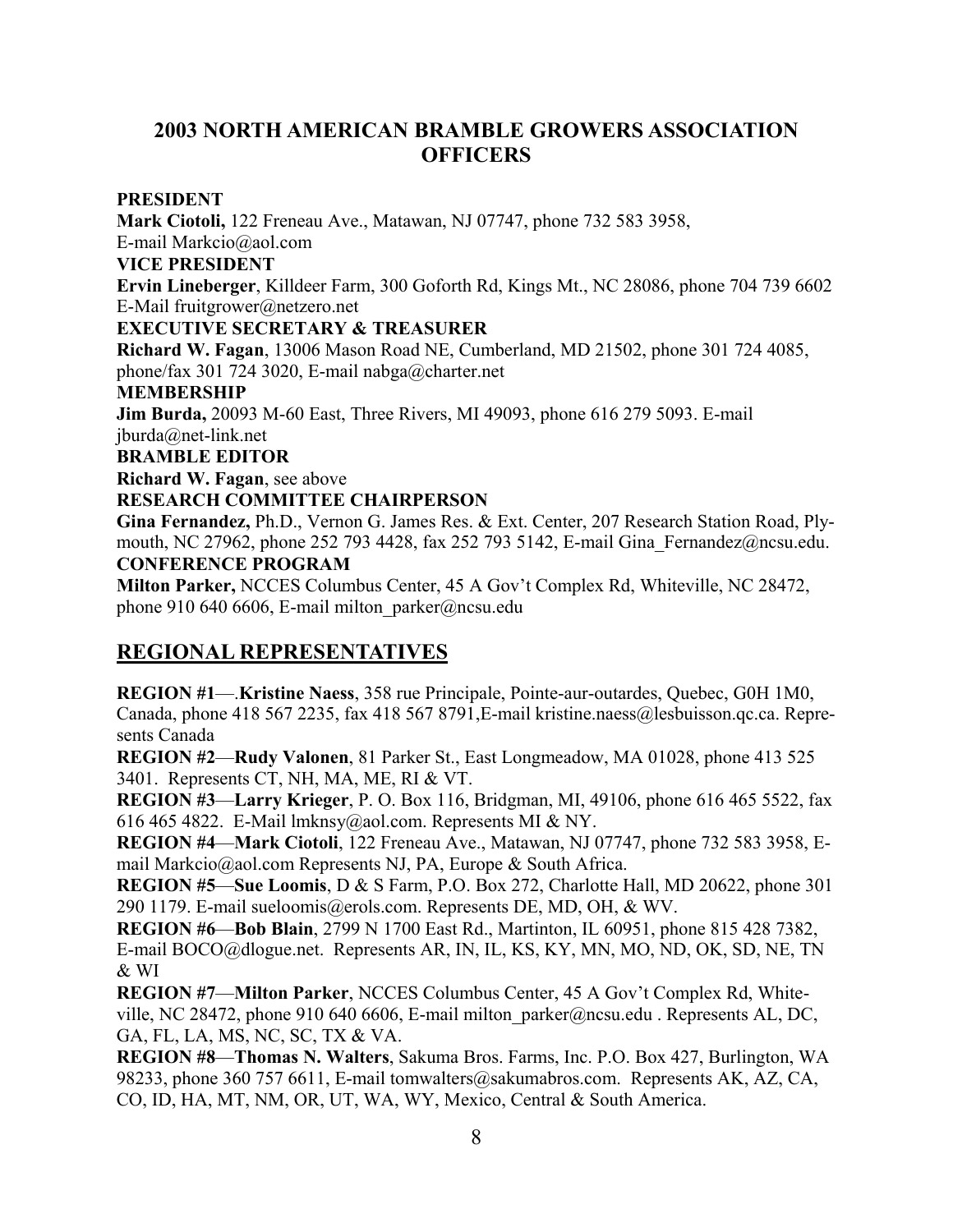

## *13006 Mason Rd NE Cumberland, MD 21502-6702 Phone 301 724 4085 Phone/Fax 301 724 3020 E-mail nabga@charter.net*

# **2004**

|                                                                                                                                                                                                                      |              | Address City City                                                                                                                                                                                                                                                                                                                                                                                                                                                       |  |  |
|----------------------------------------------------------------------------------------------------------------------------------------------------------------------------------------------------------------------|--------------|-------------------------------------------------------------------------------------------------------------------------------------------------------------------------------------------------------------------------------------------------------------------------------------------------------------------------------------------------------------------------------------------------------------------------------------------------------------------------|--|--|
|                                                                                                                                                                                                                      |              |                                                                                                                                                                                                                                                                                                                                                                                                                                                                         |  |  |
|                                                                                                                                                                                                                      |              | Phone $\overline{\phantom{a}}$ $\overline{\phantom{a}}$ $\overline{\phantom{a}}$ $\overline{\phantom{a}}$ $\overline{\phantom{a}}$ $\overline{\phantom{a}}$ $\overline{\phantom{a}}$ $\overline{\phantom{a}}$ $\overline{\phantom{a}}$ $\overline{\phantom{a}}$ $\overline{\phantom{a}}$ $\overline{\phantom{a}}$ $\overline{\phantom{a}}$ $\overline{\phantom{a}}$ $\overline{\phantom{a}}$ $\overline{\phantom{a}}$ $\overline{\phantom{a}}$ $\overline{\phantom{a}}$ |  |  |
|                                                                                                                                                                                                                      |              |                                                                                                                                                                                                                                                                                                                                                                                                                                                                         |  |  |
| Renewal                                                                                                                                                                                                              | $New$ $\Box$ | NABGA's membership Year--October 1 to September 30                                                                                                                                                                                                                                                                                                                                                                                                                      |  |  |
|                                                                                                                                                                                                                      |              |                                                                                                                                                                                                                                                                                                                                                                                                                                                                         |  |  |
|                                                                                                                                                                                                                      |              | (One fourth of base fee goes directly to the Bramble Research Foundation)                                                                                                                                                                                                                                                                                                                                                                                               |  |  |
|                                                                                                                                                                                                                      |              |                                                                                                                                                                                                                                                                                                                                                                                                                                                                         |  |  |
|                                                                                                                                                                                                                      |              | Bramble researchers, extension specialists and students membership \$40.00 U.S.  \$                                                                                                                                                                                                                                                                                                                                                                                     |  |  |
|                                                                                                                                                                                                                      |              |                                                                                                                                                                                                                                                                                                                                                                                                                                                                         |  |  |
|                                                                                                                                                                                                                      |              | Northland Berry News (optional) NABGA members rate before March 1                                                                                                                                                                                                                                                                                                                                                                                                       |  |  |
|                                                                                                                                                                                                                      |              | U.S. \$16.00 Canada \$18.00 U.S. Foreign \$22.00 U.S. Communications S                                                                                                                                                                                                                                                                                                                                                                                                  |  |  |
| American Fruit Grower (optional) NABGA members rate before March 1<br>U.S. \$10.00 Canada \$14.50 U.S. Foreign \$40.00 U.S. Canada Sulla Sulla Sulla Sulla Sulla Sulla Sulla Sulla Sull                              |              |                                                                                                                                                                                                                                                                                                                                                                                                                                                                         |  |  |
|                                                                                                                                                                                                                      |              |                                                                                                                                                                                                                                                                                                                                                                                                                                                                         |  |  |
|                                                                                                                                                                                                                      |              |                                                                                                                                                                                                                                                                                                                                                                                                                                                                         |  |  |
| Payment form:                                                                                                                                                                                                        |              |                                                                                                                                                                                                                                                                                                                                                                                                                                                                         |  |  |
|                                                                                                                                                                                                                      |              | Preferred payment is by check or money order, payable to NABGA in U.S. funds.                                                                                                                                                                                                                                                                                                                                                                                           |  |  |
|                                                                                                                                                                                                                      |              | Credit cards accepted Sept. thru Jan. only: VISA or MASTER CARD                                                                                                                                                                                                                                                                                                                                                                                                         |  |  |
|                                                                                                                                                                                                                      |              |                                                                                                                                                                                                                                                                                                                                                                                                                                                                         |  |  |
|                                                                                                                                                                                                                      |              |                                                                                                                                                                                                                                                                                                                                                                                                                                                                         |  |  |
|                                                                                                                                                                                                                      |              | Signature of card holder                                                                                                                                                                                                                                                                                                                                                                                                                                                |  |  |
|                                                                                                                                                                                                                      |              | <b>Personal volunteering information:</b> Contact Exec. Sec. to explore the following area (s):                                                                                                                                                                                                                                                                                                                                                                         |  |  |
| 1. Serve on Executive council as regional representative                                                                                                                                                             |              |                                                                                                                                                                                                                                                                                                                                                                                                                                                                         |  |  |
| 2. Help with publications and other work: (a) Write articles (b) Do word processing (c) Help with graphic<br>arts, design, or desktop publishing (d) Develop promotional or marketing literature (e) Develop/provide |              |                                                                                                                                                                                                                                                                                                                                                                                                                                                                         |  |  |
|                                                                                                                                                                                                                      |              | photographs, artwork, illustrations (f) Help with legal or accounting work (g) Provide travel services (h)                                                                                                                                                                                                                                                                                                                                                              |  |  |
|                                                                                                                                                                                                                      |              |                                                                                                                                                                                                                                                                                                                                                                                                                                                                         |  |  |
|                                                                                                                                                                                                                      |              | Other<br>3. Work on committees Name of committee(s)                                                                                                                                                                                                                                                                                                                                                                                                                     |  |  |

4. Wish list: If you could make only one change or innovation for the improvement of any aspect of NABGA, what would this be? Use reverse side for more space.